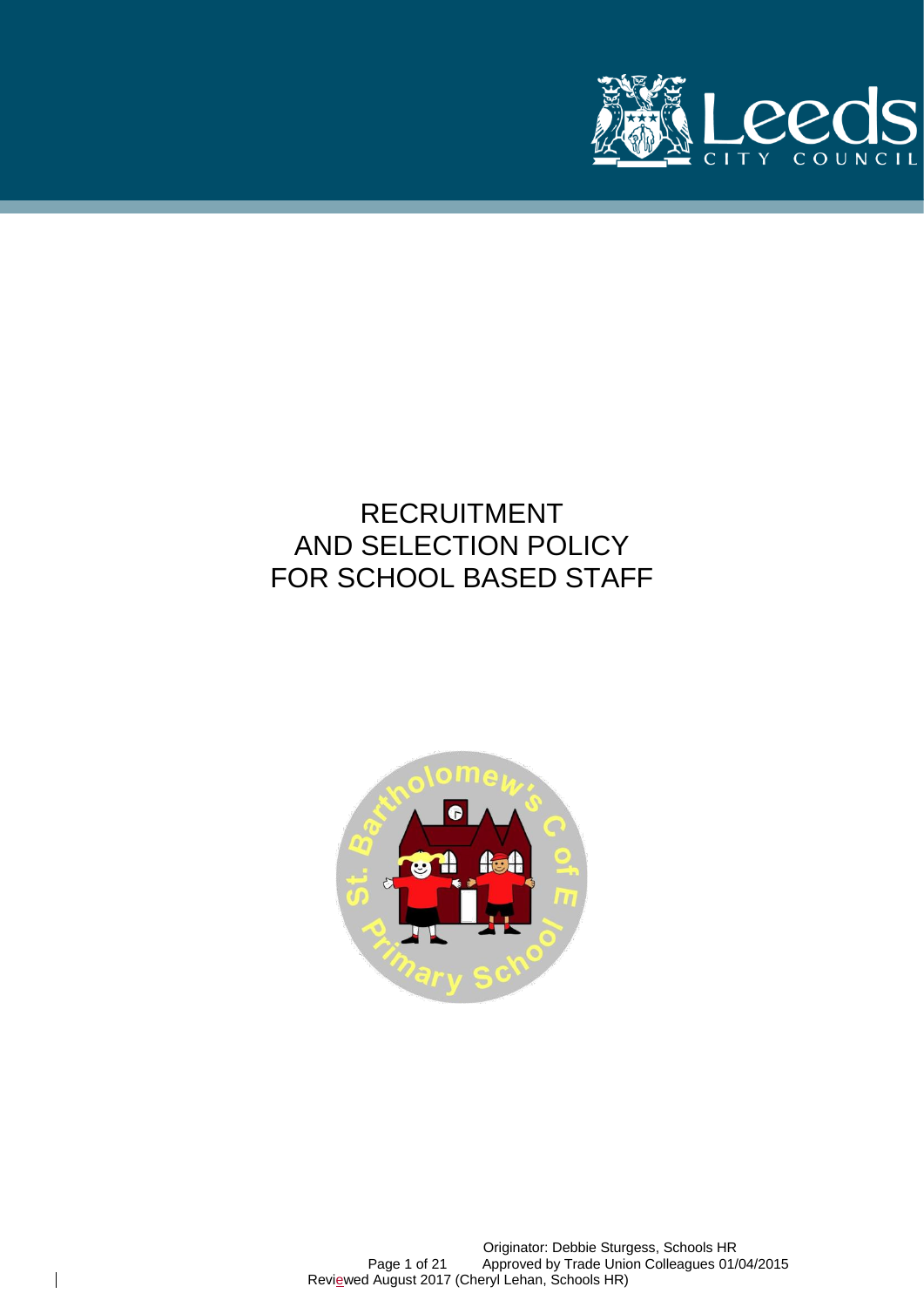**THIS PAGE IS LEFT INTENTIONALLY BLANK**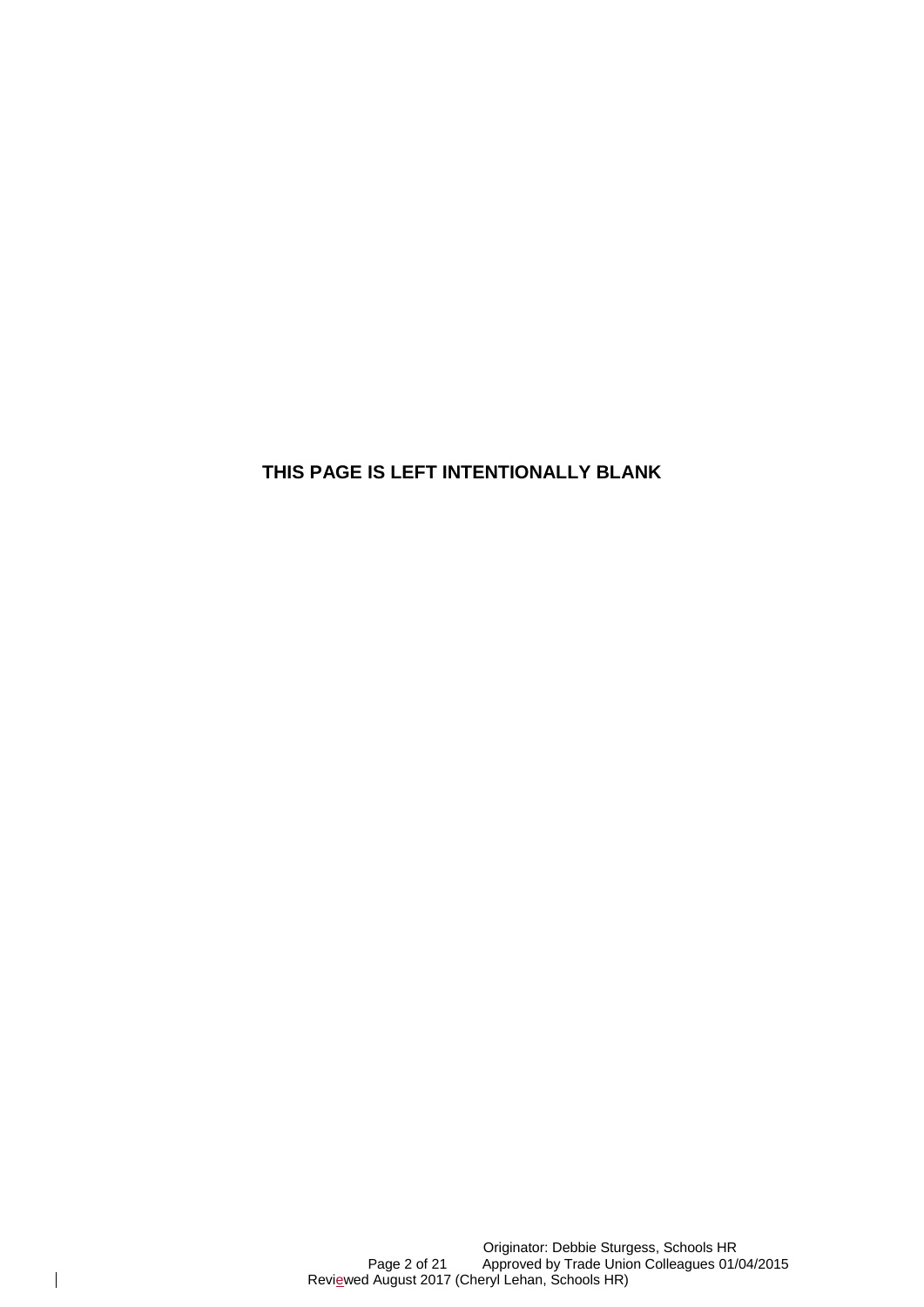## **CONTENTS**

- 1.0 Introduction
- 2.0 Discrimination
- 3.0 Safeguarding and the Recruitment Process
- 4.0 The Recruitment Process
- 5.0 Job Description and Person Specification
- 6.0 Deciding How to Fill the Vacancy
- 7.0 Application Pack
- 8.0 The Recruitment Panel
- 9.0 Shortlisting
- 10.0 References
- 11.0 Interview and Assessment Process
- 12.0 Interview Preparation
- 13.0 Interviewing
- 14.0 The Selection Decision
- 15.0 Offer of Appointment
- 16.0 Induction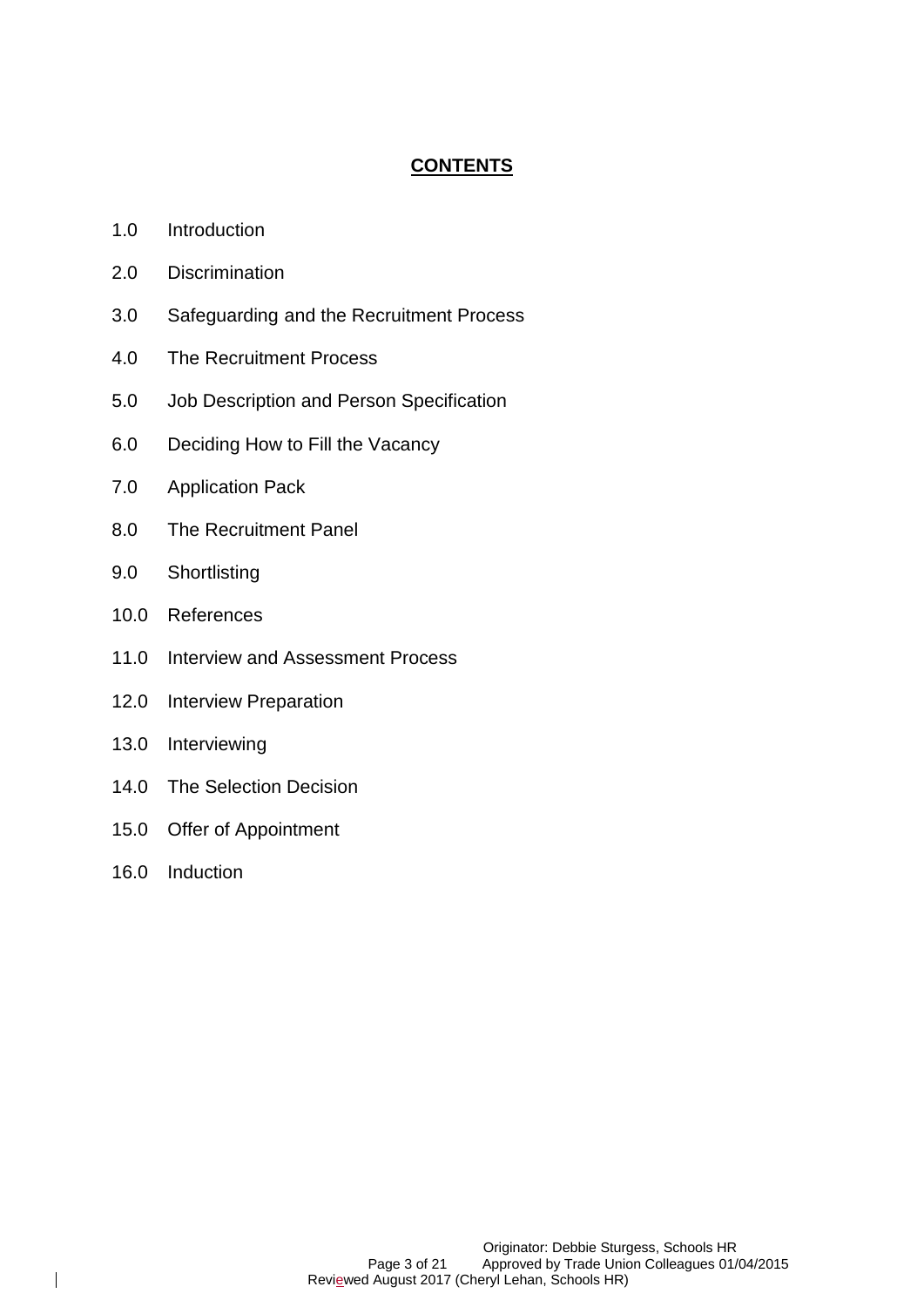# **RECRUITMENT AND SELECTION OF SCHOOL STAFF POLICY**

## **1.0 INTRODUCTION**

This document outlines the key points of the recruitment and selection policy. It sets out the requirements of current relevant legislation and provides a framework within which recruitment panels should operate to ensure that the best appointments are made within a professionally sound and legal system. The recruitment and selection policy is supported by the 'Recruitment and Selection of School Staff Guidance**Leeds Schools Recruitment and Selection Guidance'** which can be found on the Leeds Education Hub and provides further advice on the process of recruitment and selection.

The most valuable resource of any organisation is its workforce; getting the right people into the right posts is crucial to the success of the business. One of the most important challenges faced by Headteachers and managers is to ensure they recruit the right employees. Although the recruitment process can take time and can incur additional cost, the price of making a wrong appointment can be more costly in the long term. Investing sufficient time and resources into the recruitment process will help the recruitment panel make the right decision, first time round.

# **1.1 SAFER RECRUITMENT**

This policy is underpinned by the Department for Education (DFE) **'Keeping Children Safe in Education' (September 20162020Jul 2014)** document and the '**Leeds Schools Safer Recruitment Policy' (Feb 15)** to support schools in promoting safer recruitment practices. This will ensure proper safeguards are in place for children and young people by helping recruitment panels to deter, reject or identify people who may abuse children, or who are otherwise unsuited to work with them. These measures must be applied to everyone who works in an education setting where children and young people are likely to perceive the individual as a safe and trustworthy adult. This includes people who work in school who are not on the school's payroll, those staff who do not have direct contact with children within their role, and all contractors and volunteers.

The '**Leeds Schools Safer Recruitment Policy'** contains a **Pre- Interview Recruitment Checklist** which should be followed by the Chair of the recruitment panel or the recruitment administrator to ensure the safer recruitment procedures are adhered to.

# **1.2 THE EQUALITY ACT**

Fairness in how we recruit and select our employees plays a significant part in creating a fair environment in terms of equal opportunities. Therefore, every internal and external applicant for a job within the school should be considered against criteria which relate only to the requirements of the job.

The Equality Act (Oct 2010) replaces previous legislation (such as the Disability Discrimination Act (DDA) 1995 and the Race Relations Act 1976) to ensure your workplace is a fair environment and to comply with the law.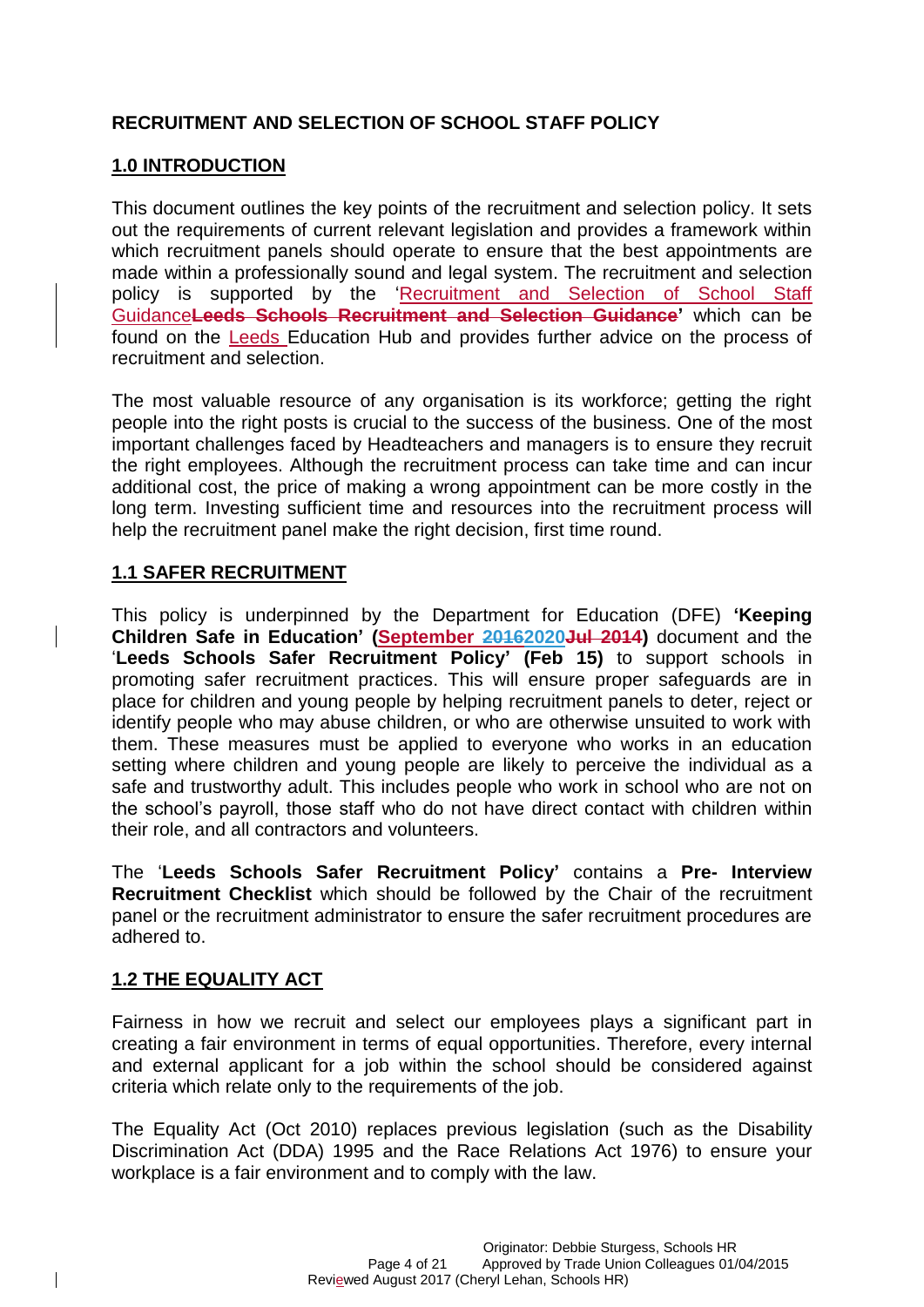There remain a number of protected characteristics as outlined in the legislation. These are:

- Age
- Disability
- Gender reassignment
- Marriage and civil partnership
- Pregnancy and maternity
- Race
- Religion or belief
- Sex
- Sexual orientation

# **2.0 DISCRIMINATION**

Unlike other employment legislation, an applicant can allege discrimination against an employer although there is no direct employment relationship. This is particularly pertinent in the recruitment process whereby a potential applicant, person applying, or selected candidate may claim discrimination on the grounds of one or more of the protected characteristics. ACAS defines the different forms of discrimination as follows:

**Direct discrimination** - Direct discrimination occurs when someone is treated less favourably than another person because of a protected characteristic they have or are thought to have (see perception discrimination below), or because they associate with someone who has a protected characteristic (see discrimination by association below).

**Discrimination by association** - Already applies to race, religion or belief and sexual orientation. Now extended to cover age, disability, gender reassignment and sex. This is direct discrimination against someone because they associate with another person who possesses a protected characteristic.

**Perception discrimination** - Already applies to age, race, religion or belief and sexual orientation. Now extended to cover disability, gender reassignment and sex. This is direct discrimination against an individual because others think they possess a particular protected characteristic. It applies even if the person does not actually possess that characteristic.

**Indirect discrimination** - Already applies to age, race, religion or belief, sex, sexual orientation and marriage and civil partnership. Now extended to cover disability and gender reassignment. Can occur when you have a condition, rule, policy or even a practice in your organisation that applies to everyone but particularly disadvantages people who share a protected characteristic. Indirect discrimination can be justified if you can show that you acted reasonably in managing your organisation, i.e. that it is 'a proportionate means of achieving a legitimate aim'. A legitimate aim might be any lawful decision you make in running your organisation, but if there is a discriminatory effect, the sole aim of reducing costs is likely to be unlawful.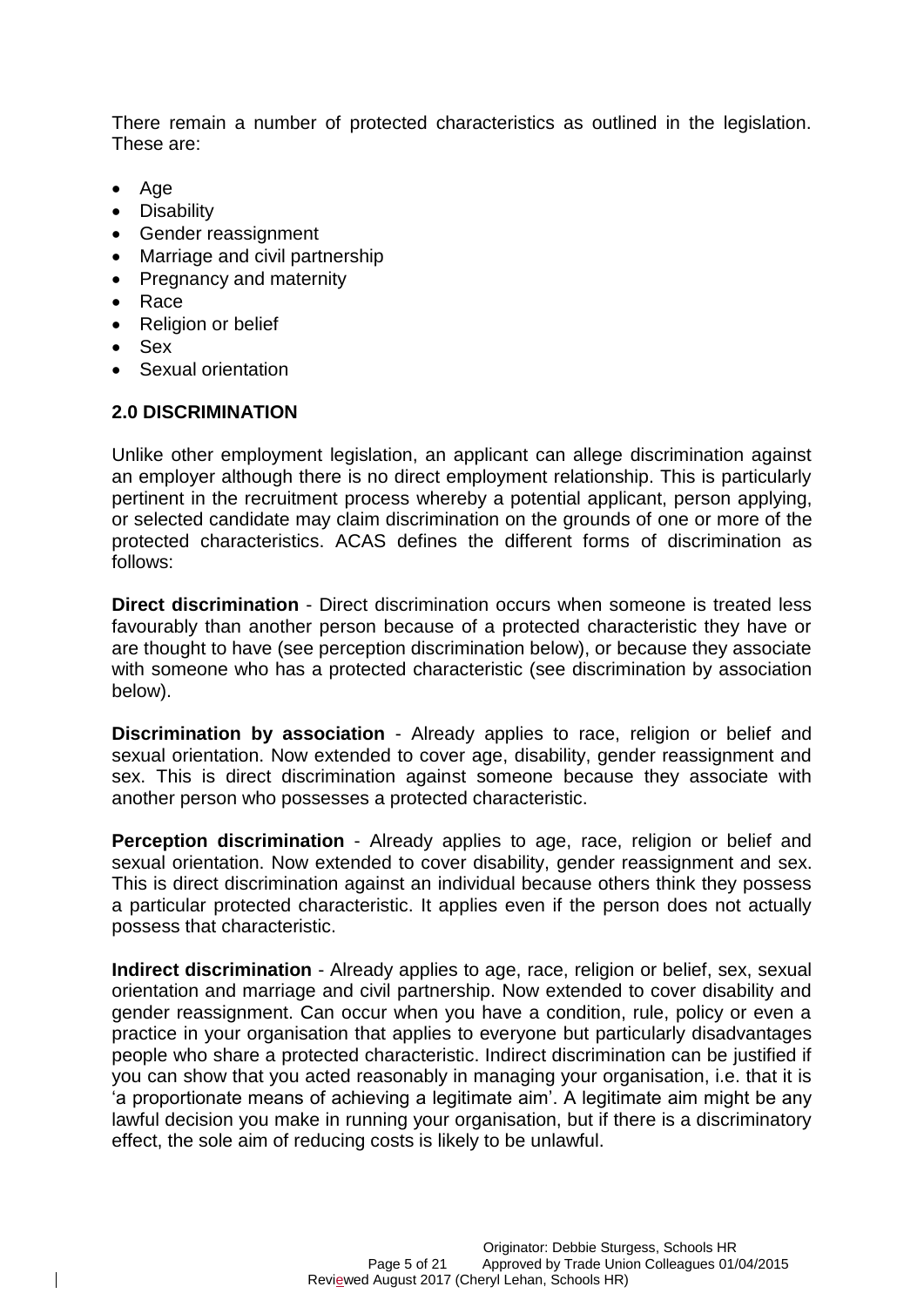Being proportionate means being fair and reasonable, including showing that you've looked at less discriminatory alternatives to any decision you make. All actions and documents involved in the process must be free of any criteria that could be interpreted as being discriminatory within the terms of the Equality Act 2010. For example, advertisements, job descriptions and person specifications must not include anything that could be construed as an intention to discriminate on an unlawful basis. Employers may also be unlawfully discriminating by failing to make reasonable adjustments that would allow a disabled person to take part in the recruitment process.

Unlawful discrimination could also be found in the terms on which employment is offered, or by refusing, or deliberately omitting to offer employment, or deliberately omitting a candidate from a shortlist on the grounds of a protected characteristic defined under the Equality Act.

Further advice for employers can be found on the ACAS website: <http://www.acas.org.uk/media/pdf/8/a/Equality-Act-2010-guide-for-employers.pdf>

## **2.2 Reasonable Adjustments for Interview and Assessment Purposes**

It is permitted under the Equality Act to ask candidates when inviting them to interview and assessment to notify you of any reasonable adjustments they may need to be made to allow them to take part.

Candidates should be asked to notify an administrative contact or the chair of the recruitment panel of any reasonable adjustment required. This contact person should then ensure reasonable adjustments are made. It may become apparent to the interview panel that an adjustment has been made, however the recruiting manager should ensure as far as possible that adjustments are shared on a need to know basis only.

In all cases if the panel become aware of an adjustment, they should ensure this has no discriminatory effect on any part of the recruitment process.

## **2.3 References & Health Checks**

Under the Equality Act 2010, you are not permitted to ask about an individual's absence record or health **before** they are offered a job (subject to a few very limited exceptions). You should not collect information or enquire into an individual's absence record, health or disability in the application or interview stage prior to a candidate being offered a position. You may complete supplementary checks after making an offer of employment with a view to making reasonable adjustments or ensuring the individual is capable of doing the job. If a concern with previous sickness absence arises through supplementary checks, please contact the HR Schools Team for further advice.

## **2.4 Employment Legislation**

There is a significant body of employment legislation and guidance which has an impact on the Recruitment and Selection process. This includes: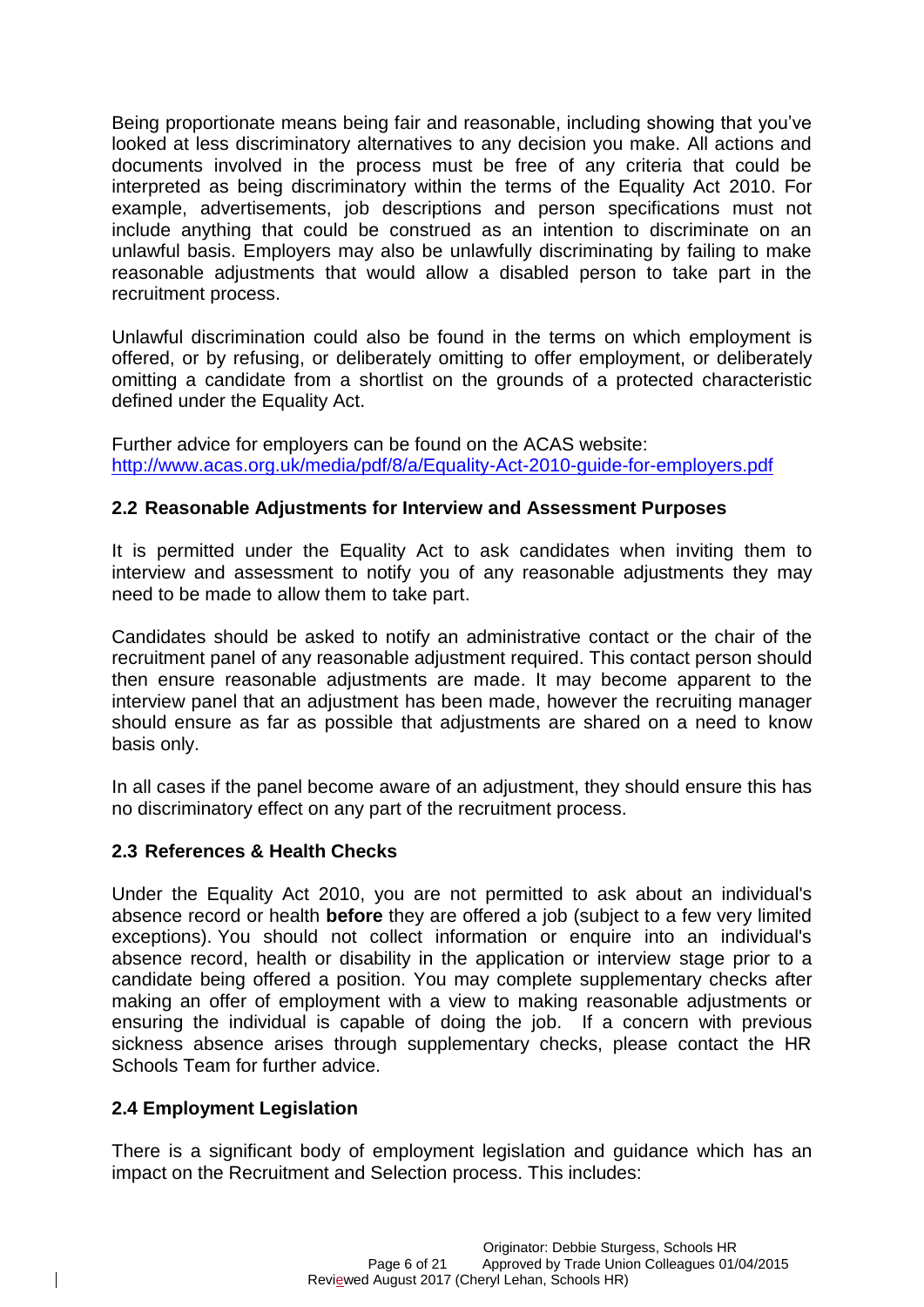- School Staffing (England) Regulations 2009
- Keeping Children Safe in Education (DfE 201644)
- Equality Act 2010
- Asylum and Immigration Act 1996
- Rehabilitation of Offenders Act 1974
- Data Protection Act 1998
- Staffing and Employment Advice for Schools (2017)

Reference to the relevant legislation will be made throughout the policy and within the guidance and supporting documents.

# **3.0 SAFEGUARDING AND THE RECRUITMENT PROCESS**

Safeguarding and promoting the welfare of children is an essential part of creating a safe environment for children and young people and must be an integral factor in the management of recruitment and selection at every stage.

In line with DfE guidance the paragraph below must be included in all publicity materials, entries on recruitment websites, advertisements, candidate information packs, person specifications, job descriptions, competency frameworks and induction training materials:

*'This school is committed to safeguarding and promoting the welfare of children and young people and expects all staff and volunteers to share in this commitment.'* 

## **3.1 DBS**

Schools will comply with the current legal requirements laid out in DBS Disclosure and Barring Service

## **3.2 Safer Recruitment Training**

It is a requirement that prior to the start of the recruitment process at least one member of the interview panel has successfully completed the NCSL (National College for School Leadership), CWDC (Children's Workforce Development Council), Safer Recruitment Consortium face to face, or NSPCC online safer recruitment training.

Please contact the Safeguarding Team through the Leeds for Learning website [www.leedsforlearning.co.uk/training](http://www.leedsforlearning.co.uk/training) Leeds City Council Education and Early Years Safeguarding Team for further information about forthcoming dates for safer recruitment training. Tel: 0113 3951211.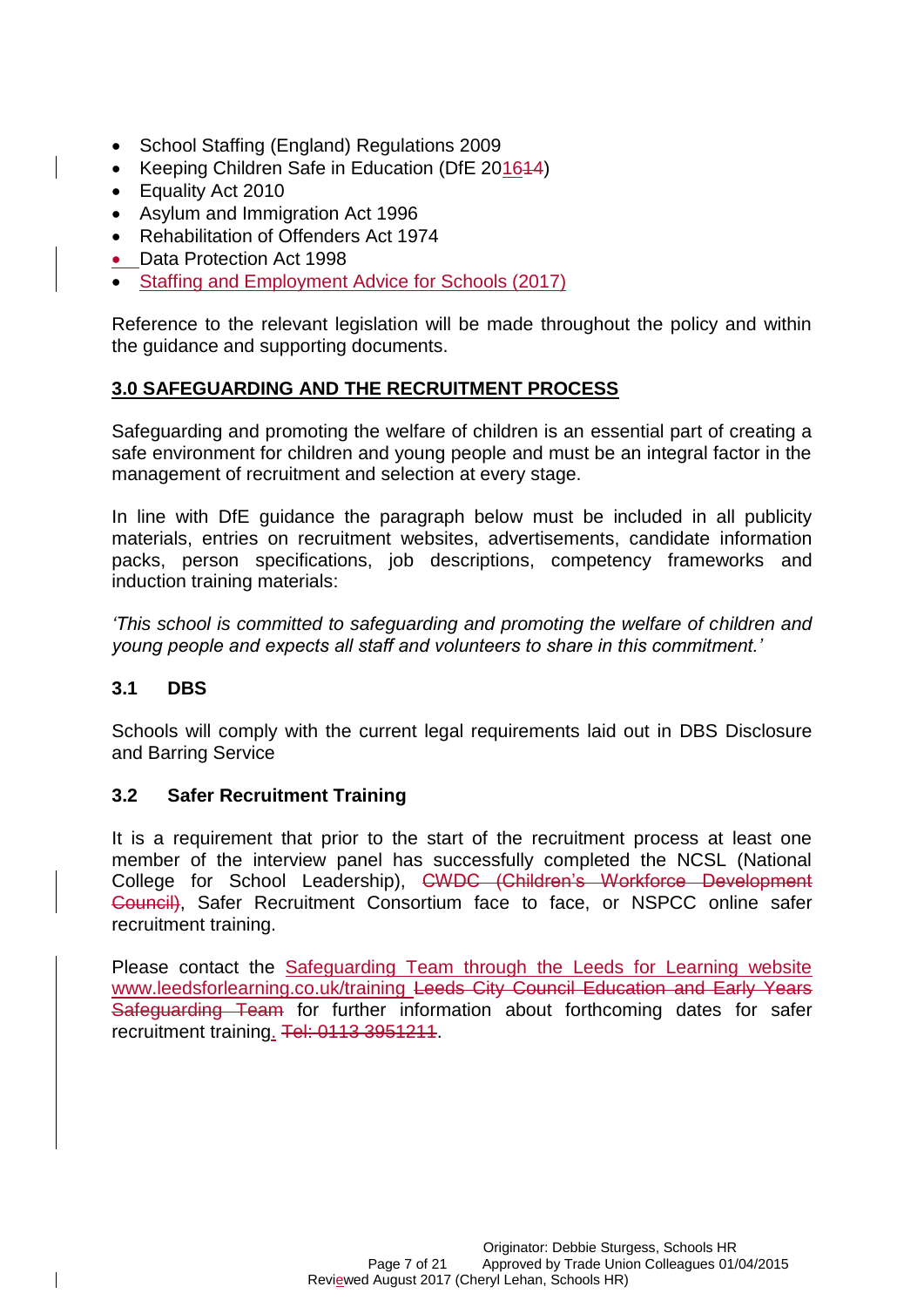# **4.0 THE RECRUITMENT PROCESS**

## **4.1 The Objective**

The objective of the recruitment process is to attract, select and retain staff who will successfully and positively contribute to the current and future development of the school.

It is also important to remember that applying for a vacancy is often the first contact an individual has with the school, so the experience should be positive. All those responsible for recruiting should:

- Ensure that all applicants, whether successful or unsuccessful, have a positive experience of the recruitment process
- Give applicants a clear understanding of the post and what is expected of them
- Reduce the risk of a selection decision which may lead to issues in the future or may not meet the commitment to safeguarding children

## **4.2 Evaluating the vacancy**

Each school will either have a staffing structure in place or will be moving towards a planned structure.

When a vacancy arises, the governing body and/or the Headteacher may need to review the school's staffing needs and determine whether it is appropriate for the post to continue in its current form or whether changes should be made. Changes to the staffing structure should only be made following appropriate staff and union consultation and therefore advice should be sought from the Schools HR team if significant changes are planned.

# **5.0 JOB DESCRIPTION AND PERSON SPECIFICATION**

## **5.1 Job Description**

A job description is a vital tool in making the recruitment and selection process fairer and more effective. Job descriptions must be used for all posts. A clear and precise job description will make it much easier to identify the skills, experience and knowledge needed to do the job.

Before any post is advertised, an up-to-date job description should be prepared. It should describe fully and in plain language, the responsibilities and duties of the post, as follows.

- The job title
- $\bullet$  The job purpose why the job exists
- $\bullet$  The reporting structure to show where the job is placed within the school
- Main duties
- Salary band
- Grade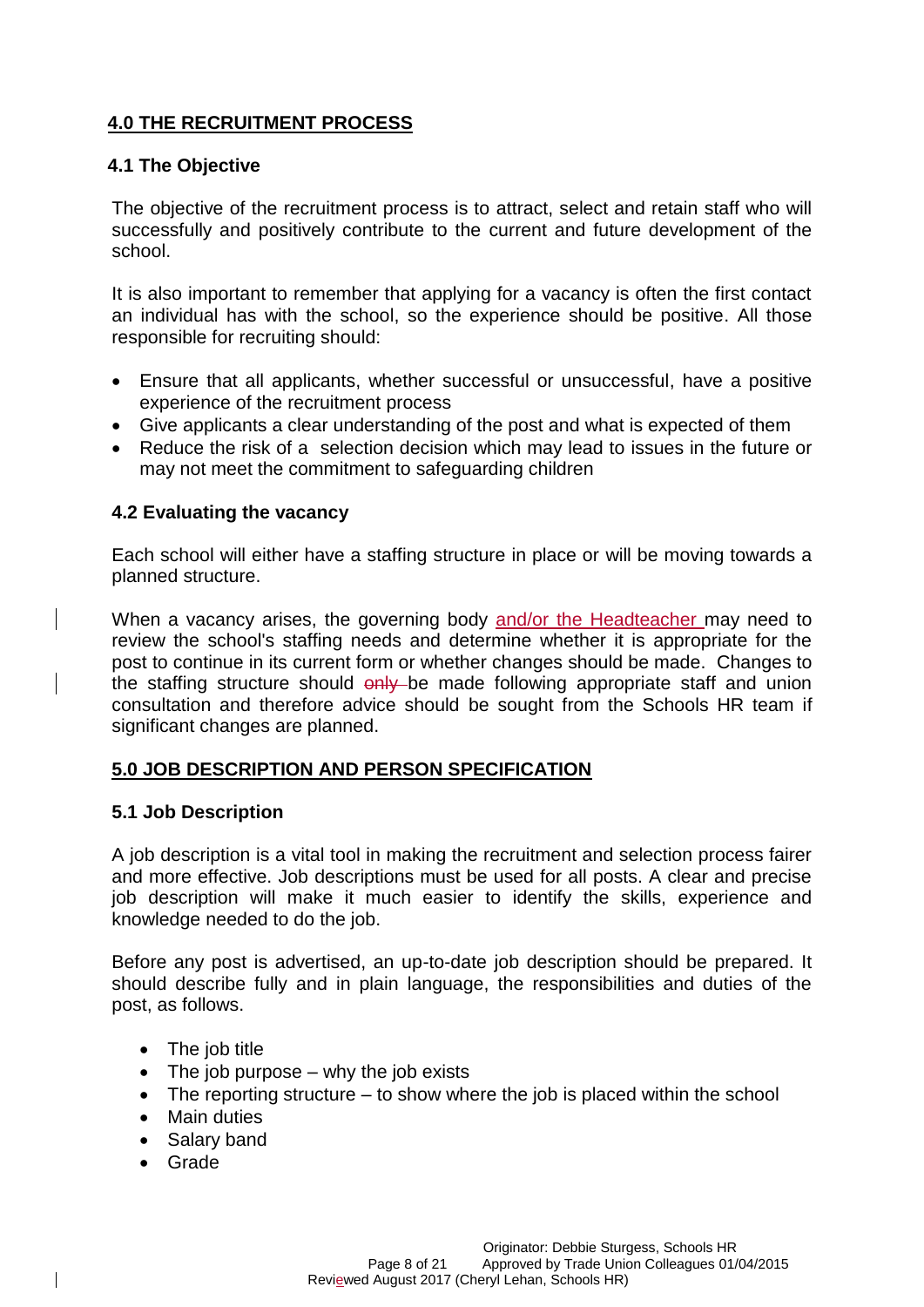A statement about commitment to promoting and safeguarding the welfare of children must be incorporated in all job descriptions.

If a nationally or locally-agreed job description exists, this should be used. The School Teachers' Pay and Conditions Document (STPCD) contains details of the professional duties and salary scales.

When a new post is created, or when a vacancy arises and there is a need to modify the existing job description, advice should be sought from the HR Team to ensure that conditions of service are not breached and that the equal pay provisions of the Equality Act are observed.

# **5.2 Person Specification**

An up-to-date person specification is an essential feature of the recruitment process and should be used for all roles. It is essential in enabling a shortlist of applicants to be drawn up and a final selection to be made, based on fair, equitable and consistently applied criteria. It will ensure, as far as possible, that the right person is appointed to the position.

The Person Specification should include:

- The knowledge, skills, experience and qualifications, and any other requirements needed to perform the role in relation to working with children and young people
- The competences and qualities that the successful candidate should be able to demonstrate
- Detail the method of assessment, for example, application form, test, or interview

Care should be taken to ensure that the person specification is free of any criteria that could be interpreted as being discriminatory such as age limit or physical requirements.

## **6.0 DECIDING HOW TO FILL THE VACANCY**

In most cases when a vacancy arises it will need to be filled on a like for like basis. In some circumstances, a permanent role may need to be filled on a temporary or fixed term basis. Under The Fixed-term Employees (Prevention of Less Favourable) Treatment Regulations 2002, there are a limited number of circumstances which provide a fair reason to create a temporary or fixed term contract. These are:

- To cover a period of long term absence
- To cover a period of maternity, paternity, adoption or parental leave
- To cover absence due to a secondment
- To carry out a short term project
- Where a role is attached to specific funding

Fixed term or temporary employment contracts should not be created or offered to any applicant, including NQTs, as a way of imposing a probationary period.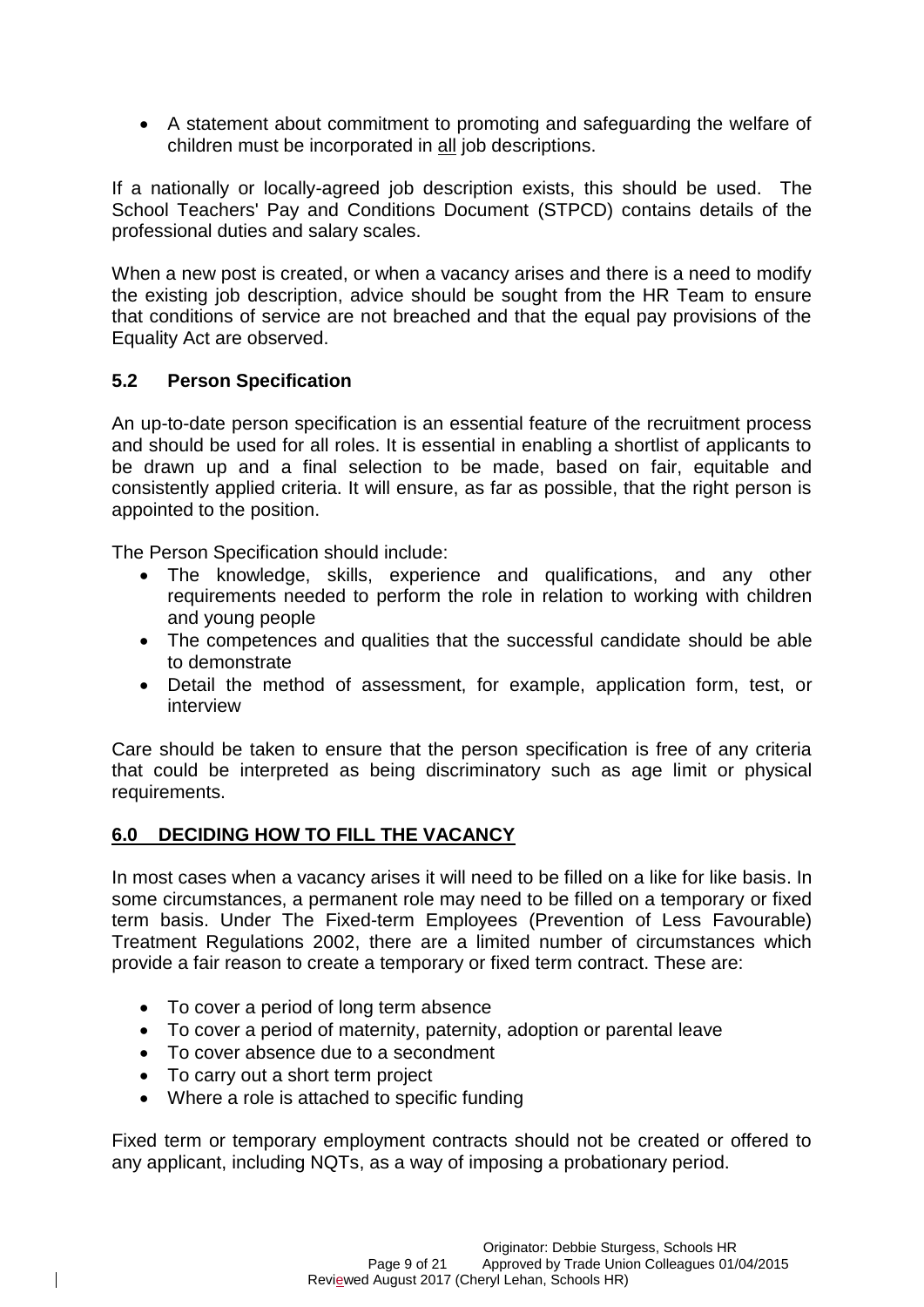# **6.1 Internal recruitment**

When a vacancy arises and often before it arises (e.g. upon receipt of a resignation), the Headteacher should identify opportunities for appropriate existing staff to apply for the vacancy or additional hours first.

Whilst reviewing the school's current internal capacity, consideration should be given to:

- The potential for temporary or fixed term acting up opportunities
- Ensuring internal opportunities are shared with all appropriate staff including colleagues on leave
- The potential need to fill further vacant posts or hours if the appointment were made internally
- If an internal employee's role is at risk, or if a temporary or fixed term contract is coming to an end, whether the employee will have an automatic right to be offered / or to apply for the post

In this case, consideration must be given to the employment rights of the employee. In these circumstances advice should be sought from the Leeds City Council HR Schools Team.

## **6.2 Redeployees**

Leeds City Council is committed to supporting redeployees to secure employment through the Managing Staff Reductions policy and procedure. Working with the Leeds City Council Resourcinges team, schools may invite redepolyees to apply for their school vacancies. Schools may offer redeployees the opportunity to be interviewed first, or with other candidates. The Resources Team will match applicants using a skills assessment process prior to contacting participating schools with their details.

For further information please contact the Leeds City Council Resourcinges Team at [hrresourcingteam@leeds.gov.uk](mailto:hrresourcingteam@leeds.gov.uk) Tel: 0113 2478919

# **6.3 Advertising**

The purpose of the advert is to attract suitably qualified and experienced applicants to apply for the role.

An internal advert should highlight the key duties of the role and experience required, and should include the job description and person specification. The advert must be circulated to all appropriate staff including those absent at the time of the advertisement i.e. staff on maternity and other types of leave.

Headteachers may ask for initial expressions of interest to gauge the size and quality of the internal field before deciding whether to continue with the internal or external recruitment process, or both.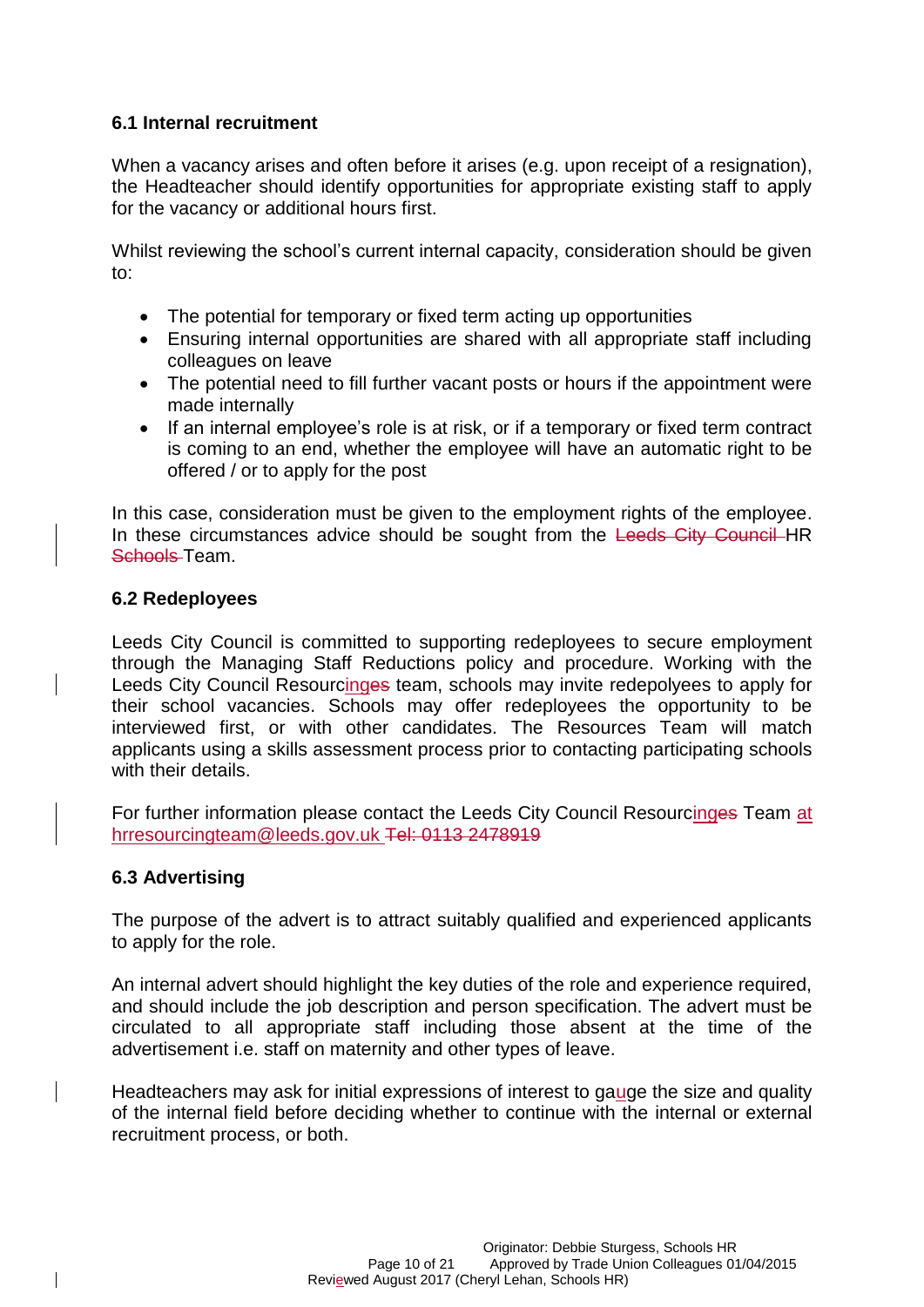The internal recruitment process must include an interview and the applicant/s should complete an application form to support their application.

The school should also consider whether it is necessary to advertise externally and in which publication, being mindful of advertising timescales, deadlines and costs when using services such as Eteach, TES and Leeds City Council. External adverts should be live for at least two weeks to allow the advert to be seen by potential applicants and to give individuals a reasonable amount of time to apply.

Existing employees applying for a role which is being advertised externally should apply through the external process, so they are treated in the same way as all other applicants.

In some cases of external recruitment the school will need to use a supply agency, in which case the school should ensure the agency satisfies the required safeguarding requirements.

For safer recruitment purposes all advertisements must include the following statement:

*'This school is committed to safeguarding and promoting the welfare of children and expects all staff and volunteers to share this commitment. Appointments will be subject to an enhanced DBS disclosure'.* 

Advertisements must not include discriminatory statements which contravene legislation and should include the following statement:

*'We promote diversity and want a workforce which reflects the population of Leeds'*

## **6.4 Leadership recruitment**

The principles of fair, legal and safe recruitment should be applied throughout the process. The key features of leadership recruitment are as follows:

- The responsibility for recruiting to a Headteacher post lies with the Governing Body.
- Deputy and Assistant Headteacher recruitment may be led by the Headteacher, supported by a panel of Governors.
- Permanent Headteacher and Deputy Headteacher posts will be advertised nationally unless in specific circumstances relating to Managing Staff Reductions.
- Leadership job descriptions and person specifications which are based on the National Standards for Headteachers should be used.
- Resignation dates should be taken into account when planning the recruitment timeline.
- Internal and external candidates should be treated consistently. Care should be taken to ensure that no part of the recruitment process favours, or could be seen to favour, an internal candidate
- A range of assessment activities which reflect the duties of the post and the person specification should be used.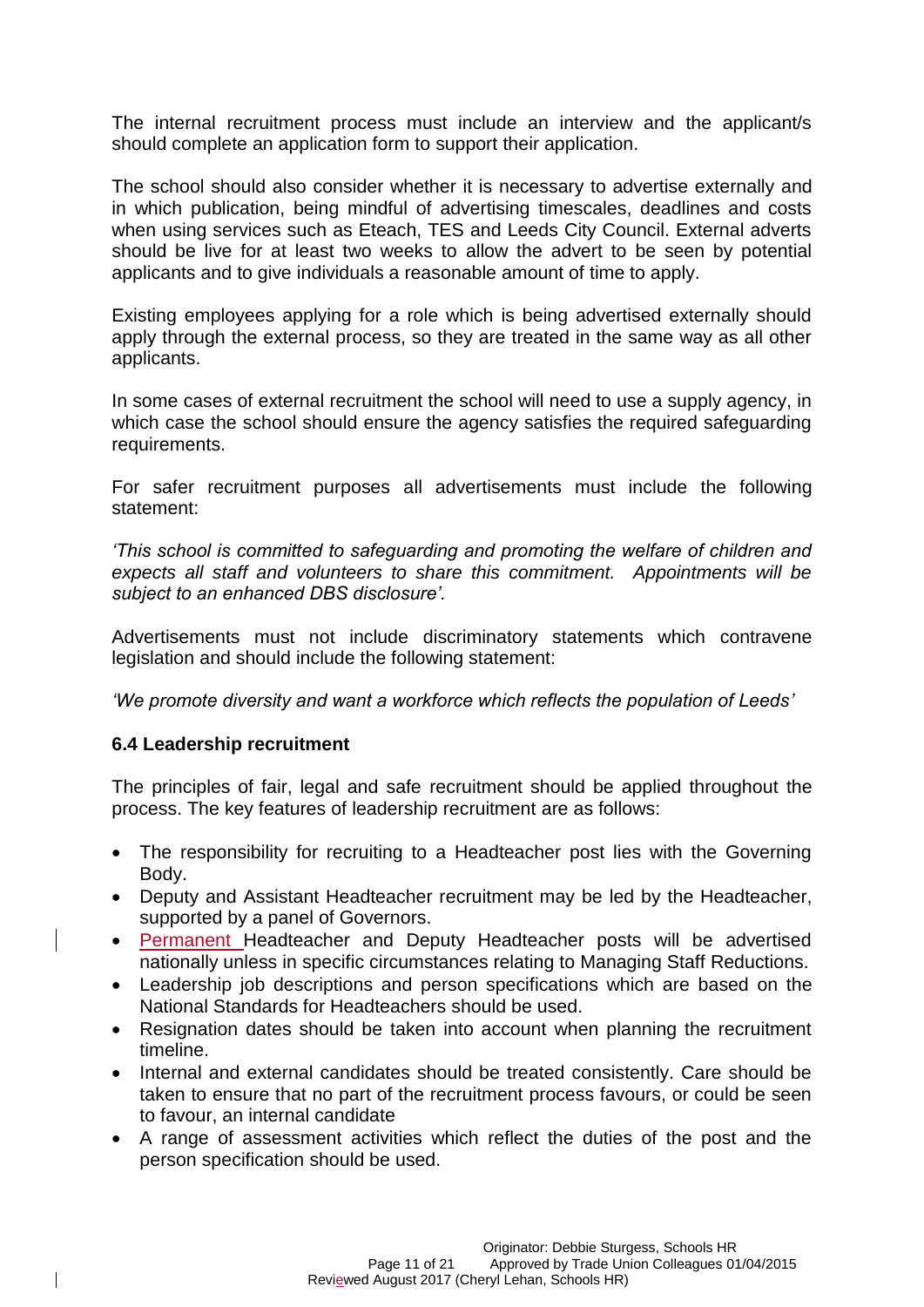• The current post holder should not be involved in the recruitment process as this may lead to allegations of impropriety.

A HR Leadership Recruitment service is available to all schools in Leeds. For further information contact the HR Schools Team.

# **7.0 APPLICATION PACK**

The information made available to applicants following advertisement is very important. They should have access to:

- The application form
- Guidance for completing the application form
- The job description and person specification
- Any relevant information about the school
- A recruitment policy statement should be sent to candidates when they request an application pack. The Leeds Schools Policy statement is available on the Education Hub.

For safer recruitment purposes, the job description and all supporting information must state:

*'This school is committed to safeguarding and promoting the welfare of children and expects all staff and volunteers to share this commitment. The successful applicant will be required to have an up to date DBS disclosure'*

All information sent to candidates must, if requested, be provided in other formats such as Braille and large print or CD.

## **7.1 Application form**

An application form should always be used to ensure that a common set of core data is obtained from all candidates. Schools should not accept curriculum vitae drawn up by applicants or recruitment agencies in place of an application form as they do not meet safer recruitment requirements.

The application form should obtain the following information:

- Full identifying details of the applicant including current and former names, date of birth, current address and National Insurance number
- A full history in chronological order since leaving secondary education, including periods of any post-secondary education/training and part-time and voluntary work as well as full time employment, with start and end dates, explanations for periods not in employment education or training and reasons for leaving employment
- A statement of any academic and/or vocational qualifications the applicant has obtained that are relevant to the position for which he/she is applying with details of the awarding body and date of award
- A declaration of any family or close relationship to existing employees or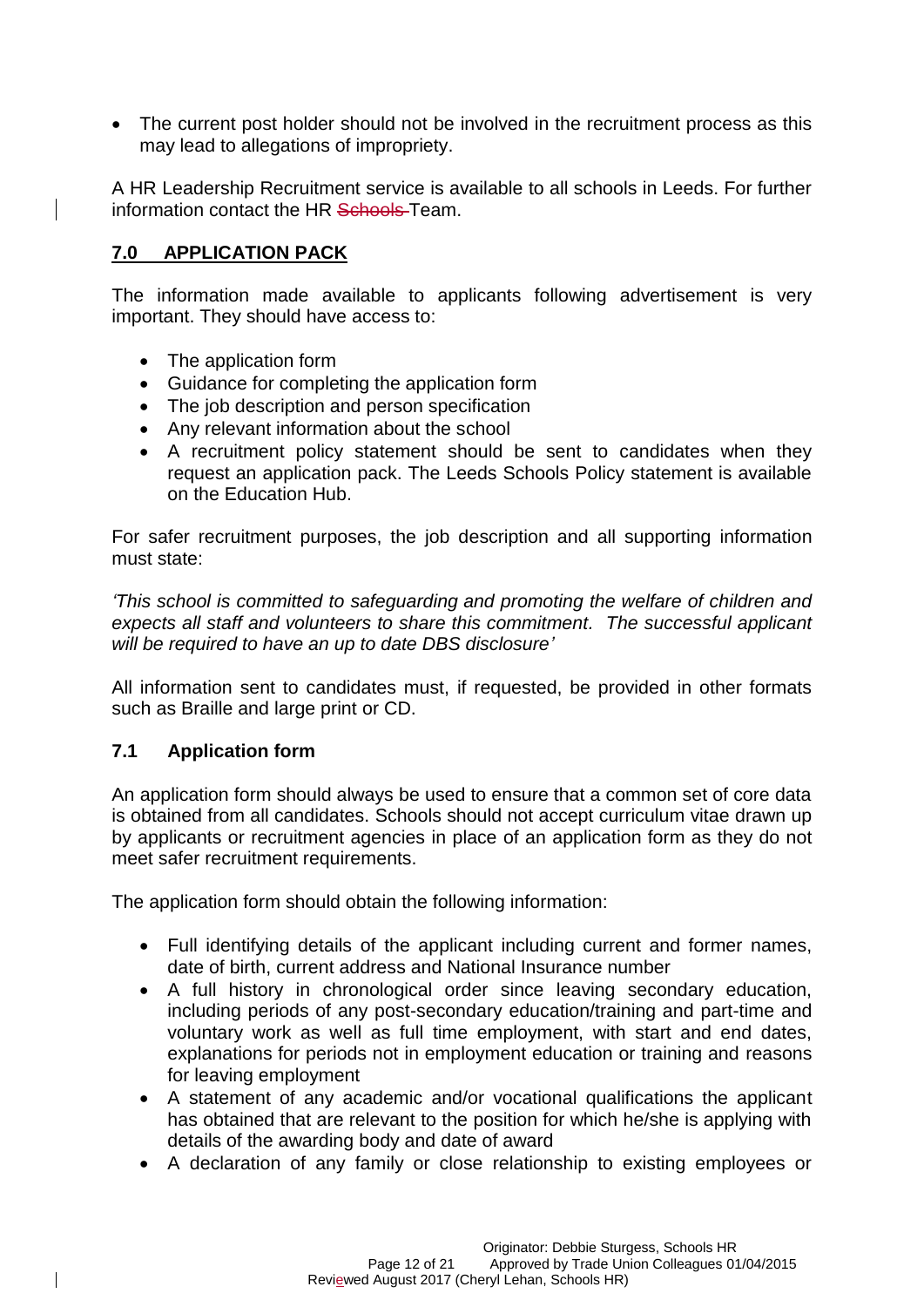employers (including councillors and governors)

- Details of referees should be the applicant's current or most recent employer and normally two referees. In some cases three references may be required (e.g. faith school leadership appointments)
- The form should make it clear that references will not be accepted from relatives or from people writing solely in the capacity of friends; and
- A statement of the personal qualities and experience that the applicant believes are relevant to his/hertheir suitability for the post.
- Disabled candidates should be allowed to submit applications in other formats than the standard application form. However CVs or tapes etc. should follow the same format as the Application Form and answer the same questions

## **8.0 THE RECRUITMENT PANEL**

The membership of the recruitment panel may vary according to the nature of the appointment, but in all cases there are important factors which should be considered:

- The Governing Body has overall responsibility for staff appointments but the day to day responsibility will be delegated to the Headteacher who will be expected to lead all recruitment panels
- At least one member of the interview panel must have completed the NCSL (National College for School Leadership), CWDC (Children's Workforce Development Council), Safer Recruitment Consortium face to face, or NSPCC online safer recruitment training.
- The shortlisting/interview panel should appoint a Chair whose role is to ensure that the recruitment process complies with policies and procedures
- The size of the panel should not be so large as to intimidate candidates but and should comprise an odd number of people to ensure that a decision can be made. It is recommended that a minimum of three people form the selection panel
- Where practicable, the panel should be as diverse as possible in terms of gender and ethnicity and if possible should reflect the demographic profile of the school
- Other than in the most exceptional circumstances the same panel should be responsible for both short listing and interview. Members of the panel need to be familiar with the job description and person specification
- Where a candidate is known personally to a member of the selection panel the panel member should declare it before shortlisting takes place. It may then be necessary to change the selection panel to ensure that there is no conflict of interest, taking into account the relationship between the panel member and the applicant.

## **9.0 SHORTLISTING**

**9.1** All applications should be scrutinised to ensure that they are fully and properly completed, that the information provided is consistent and does not contain any discrepancies and to identify any gaps in employment.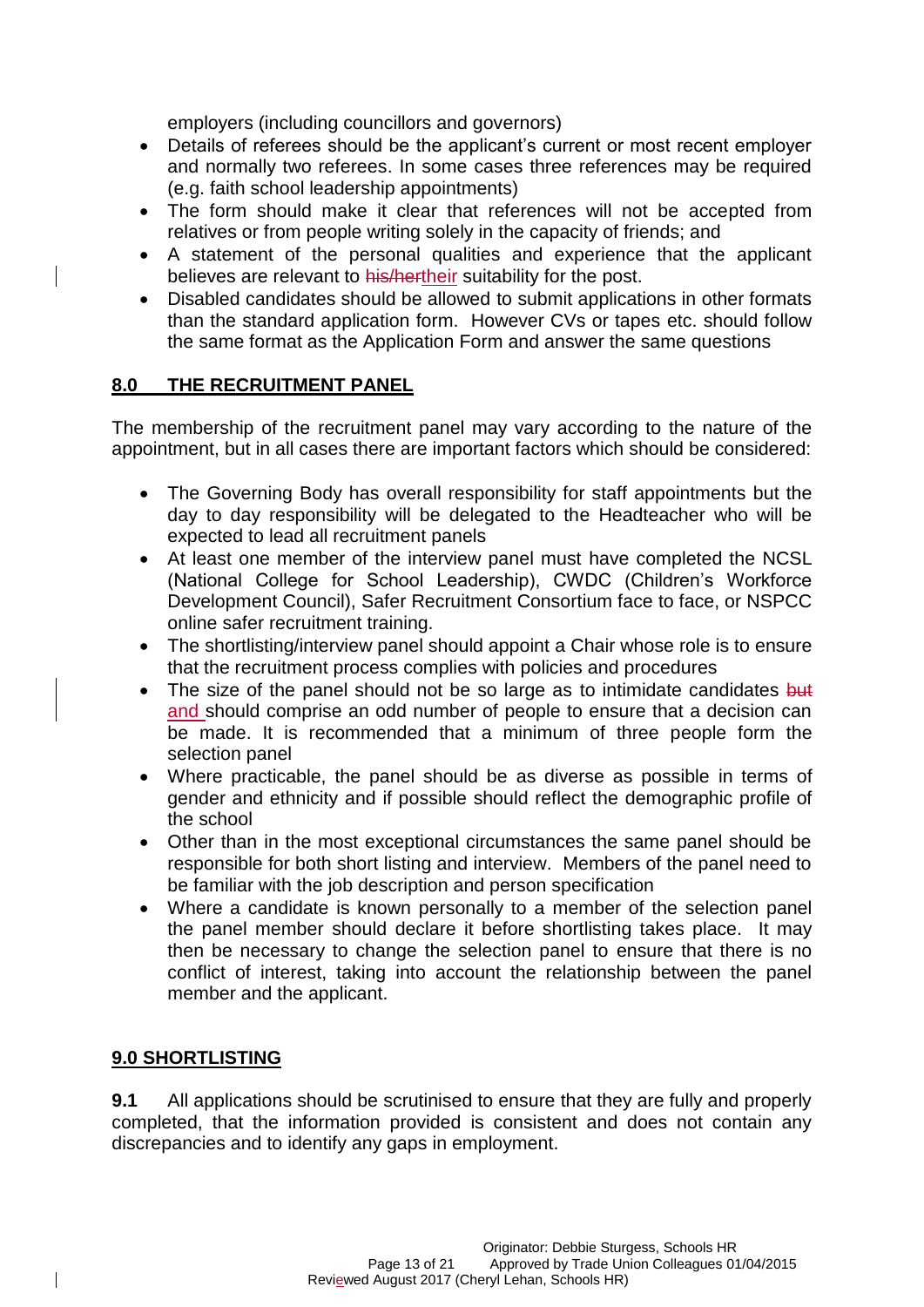Incomplete application forms should not be accepted and should be returned to the applicant for completion with a clear timescale for re-submission.

In line with safer recruitment guidance, any anomalies or discrepancies or gaps in employment identified should be noted so that they can be discussed with the applicant if they are shortlisted. As well as reasons for obvious gaps in employment, the reasons for a history of repeated changes of employment, or a mid-career move from a permanent post to supply teaching or temporary work will also need to be noted. These points should be verified at interview.

# **9.2 Objectivity**

All candidates should be assessed equally against the criteria contained in the person specification without exception or variation.

New criteria must not be introduced at this stage.

Care must be taken to avoid negative assumptions, for example, about a woman's person's ability to work in the light of home circumstances. If she hasthey have submitted an application it must be assumed that she hasthey have made adequate arrangements. If an applicant lacks work experience it cannot be assumed that they lack relevant skills. Consideration should also be given to skills acquired in outside activities, which would be relevant to the post.

The standard of completion of the application form should not be used as a test of literacy or other suitability for the job, since it could be discriminatory to assume all candidates have the ability to complete the form to a certain standard.

## **9.3 Equal Opportunities**

In relation to the guidance on making reasonable adjustments for disabled candidates at interview / assessment outlined in 2.2 note the following. If the workplace in question is not accessible for people with impaired mobility, funds may be available, through Access to Work, to adapt the workplace or provide any special equipment needed.

## **9.4 Recording the process**

It is important that clear records are kept as you may be required to justify your decision if challenged, or you may be required to give feedback to applicants at a later stage.

The panel needs to agree a consistent and systematic method of scoring the applications, for example, each application could be scored with numerical grades to weight the criteria outlined in the person specification.

The short listing form should be completed to record where the applicants meet the requirements of the person specification. If an applicant does not satisfy the specification then make a note as to why.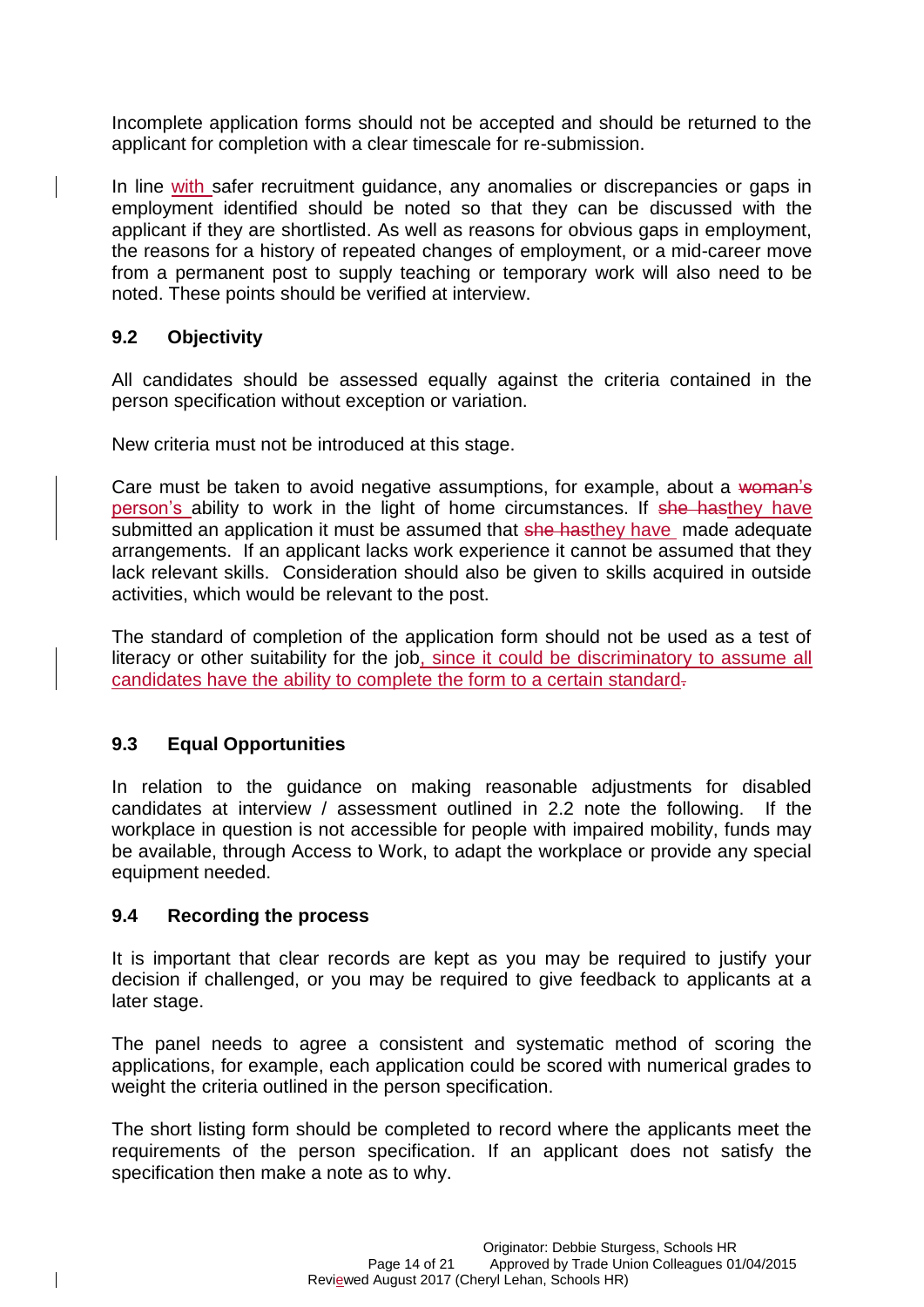No matter how many applications are received, all application forms should be read and recorded as explained.

## **9.5 Filtering large numbers of applications**

To be eligible for interview an applicant must demonstrate that they meet all of the essential criteria on the person specification, which can be assessed from the application form. If a large number of applicants meet all the essential criteria you can then look at the applications again to determine those who meet the desirable elements of the person specification. This should narrow the field. A fair and consistent method of scoring must to be followed to ensure the decision is clear and justifiable.

Where a large number of applicants meet all the essential and desirable criteria the panel may create a long list for the post. This may involve the use of pre-selection techniques, for example, a test, presentation or interview from which you could reduce the field further before carrying out the final shortlist interviews. It is important, however, that any supplementary method used must be valid, reliable, quantifiable and non-discriminatory.

# **10.0 REFERENCES**

The purpose of seeking references is to obtain objective and factual information to support appointment decisions. They should always be sought and obtained directly from the referee using the standardised school reference form. Do not rely on references or testimonials provided by the candidate, or on open references and testimonials, i.e. "To Whom It May Concern" or verbal references.

References must be sought on all short listed candidates and should be obtained where possible before interview so that any issues of concern they raise can be explored further with the referee and taken up with the candidate at interview.

As outlined in paragraph 2.3, it is not permitted to ask about an individual's absence record or any health related questions prior to making an offer to a candidate. Therefore, you should ensure that there are no questions about absence or health in the reference request form and that no questions about absence health are asked at interview.

One reference must be the applicant's current or most recent employer and normally two referees are sufficient. Where an applicant is not currently working with children but has done in the past it is important that a reference is also obtained from the employer by whom the person was most recently employed to work with children. References should not be accepted from relatives or friends.

In exceptional circumstances it might not be possible to obtain both references prior to interview, either because of delay on the part of the referee, or because a candidate objects to their current employer being approached at that stage.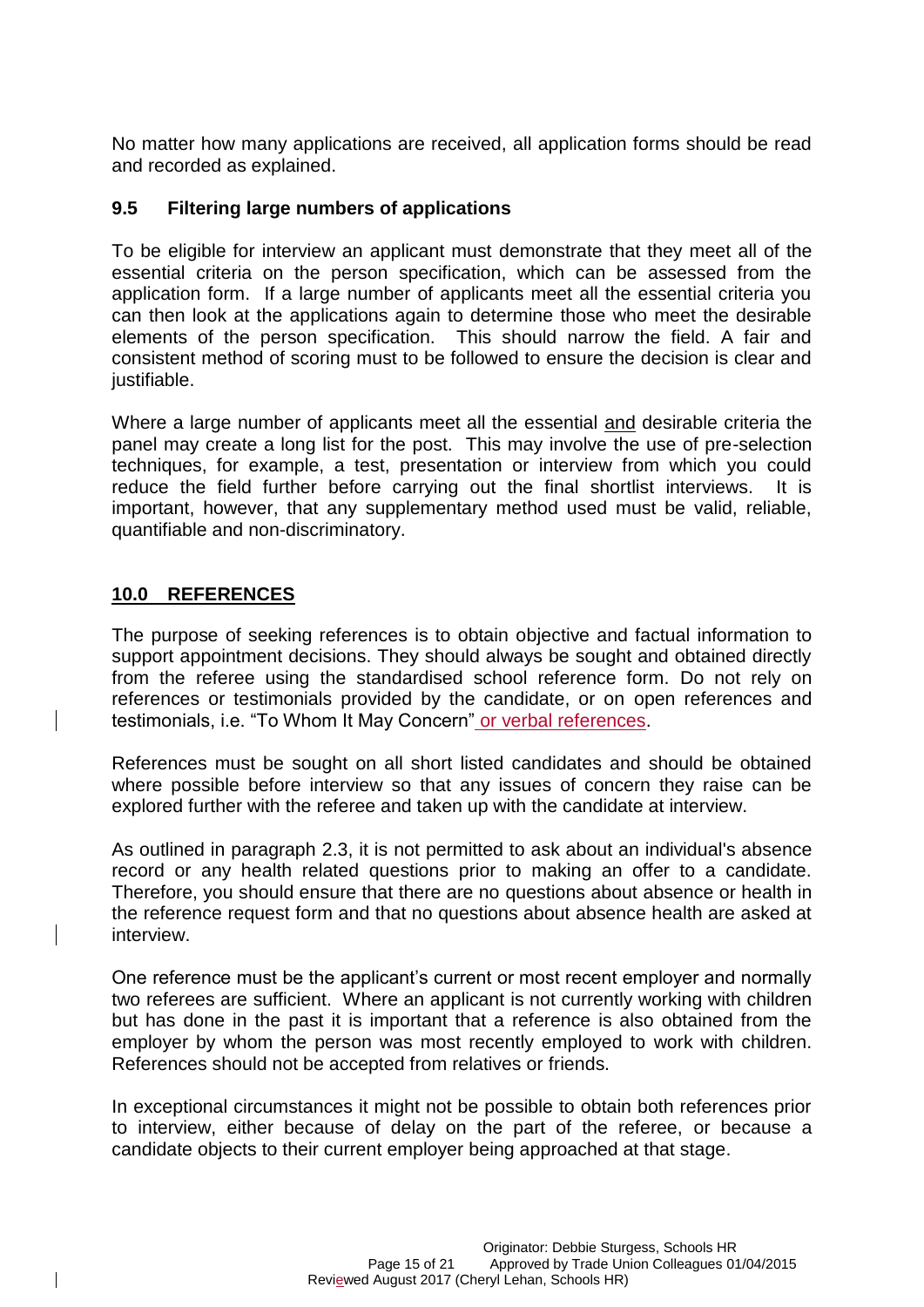In any case where a reference or references have not been obtained before interview, the school must ensure that two references have been received and scrutinised and any concerns are resolved satisfactorily, before a start date is agreed and the preferred candidate's appointment is formally confirmed in writing and the contract issued.

# **11.0 INTERVIEW AND ASSESSMENT PROCESS**

#### **11.1 The Interview**

The interview should always assess the merits of each candidate against the job description and person specification and for those posts working with children and young people, an exploration of their suitability to work with children.

The selection process should always include a face to face interview even if there is only one candidate.

The panel may ask if the candidate would require any support and/or adjustments to carry out the role.

#### **11.2 Selection Assessments and Exercises**

Validated assessment activities can assist in making shortlisting and selection decisions by assessing attributes which the interview alone cannot easily measure, for example computer software skills.

If a supplementary assessment or a full assessment day is to be used as part of the recruitment process, it must be established that it is a valid way of measuring the skills and aptitude required for the job. Tests should not contain any bias which may discriminate against applicants. For example, asking an external candidate to analyse internal school data when there is an internal candidate in the process.

When administering assessments, special arrangements may be required for people with disabilities e.g. a reader for dyslexic candidates or large print and/or improved lighting for partially sighted candidates.

The 'Interview and Assessment Guidance' document provides further advice on conducting the selection process.

## **11.3 Involving young people**

Children and young people can make a valuable contribution towards the assessment process. However, they should not be involved in the final decision making part of the process as they are not part of the recruitment panel.

It is essential that where children and young people are involved in any part of the process, that the principles of equality, fairness and transparency apply at all times. For example, particular care must be taken if the recruitment involves the teaching of a sample lesson. Each candidate must be subject to comparable experiences,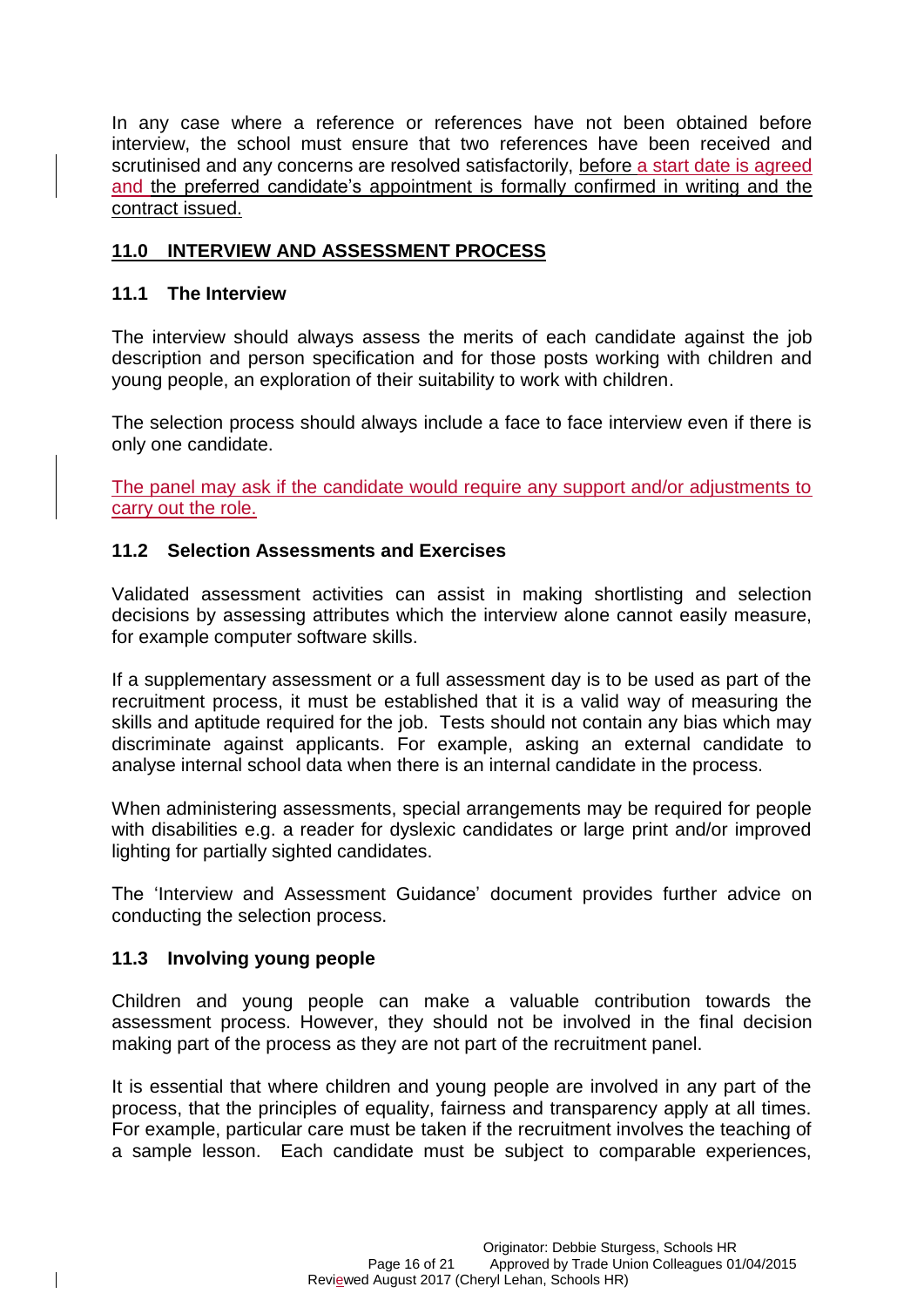which adhere to the principals outlined above, in order that objective assessments can be made.

Other examples of children being involved in the recruitment process include, contributing to the design of an advert or writing a pupil letter to be included in application pack.

Where a school council panel or pupil led tour of the school forms part of the assessment process, the children should be supported by a member of staff to ensure that the same rigour and objectivity is applied to these activities as with any other part of the process.

It is important to remind young people that their contribution, whilst valuable, forms part of a wider recruitment process.

#### **12.0 INTERVIEW PREPARATION**

#### **12.1 Inviting candidates to the assessment process**

When arranging interviews, five working days' notice should be given to the candidates.

Dates and times arranged should be arranged with the rest whole of the interview panel and assessments and interview questions agreed. Timetables should be drawn up in advance and the times issued with the invite letter if possible.

Arrangements should also be made for the unexpected, i.e. replacements for the interview panel in the case of absence.

A Leeds City Council template 'Invite to Interview Letter' is available in the Guidance.

The interview letter must provide or request the following information:

- The interview date and time; venue, directions to the venue and information about assessments, if relevant.
- That they must bring evidence of their eligibility to work in the UK by bringing appropriate documentation to the interview, such as a birth certificate, passport or relevant Home Office documentation.
- That they must bring documents confirming any educational and professional qualifications that are necessary or relevant for the post, e.g. the original or a certified copy of a certificate, or diploma, or a letter of confirmation from the awarding body.
- That a photocopy of all candidates' identification and certificates will be made on the day of interview and retained in the successful candidate's personnel file.
- That the preferred candidate will be required to have a cleared enhanced DBS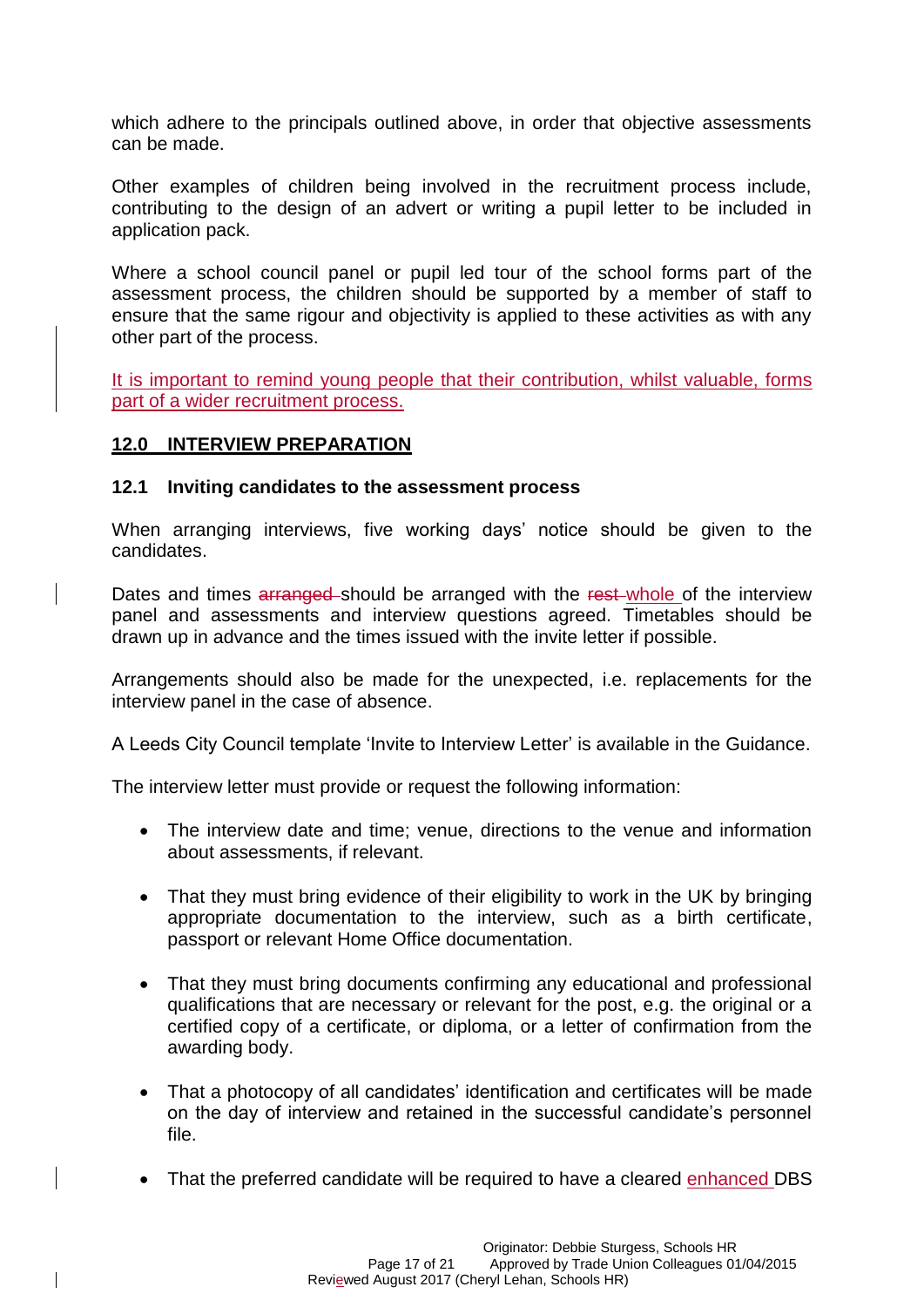certificate.

# **12.2 Disabled Candidates**

Disabled candidates who are shortlisted should be asked to contact the school to discuss any adjustments they need to be able to attend the selection process. This could involve providing assistance to those with hearing, sight or mobility difficulties or allowing them to bring a friend or colleague. Leeds Sign Language Interpretation ServiceInterpreting and Translation Team can provide sign interpreters and lip speakers on request.

Disabled candidates should also be given information about such matters as physical access to the premises and parking facilities.

## **13.0 INTERVIEWING**

## **13.1 Scope of the Interview**

In addition to assessing and evaluating the candidate's suitability for the post, the interview panel should also explore:

- The candidate's attitude toward children and young people
- His/her ability to support the authority/school's agenda for safeguarding and promoting the welfare of children
- Gaps in the candidate's employment history
- Concerns or discrepancies arising from the information provided by the candidate and/or a referee
- Whether the candidate wishes to declare anything in light of the requirement for a DBS check.

If a disclosure is made the panel should seek advice from the Leeds City Council HR Schools Team.

## **13.2 Conducting the interview**

The Chair of the panel is responsible for ensuring that the interview is conducted in a fair and appropriate manner. So that all candidates are treated consistently and fairly, questions should be structured and based on the job description and person specification.

Candidates should be treated consistently, and given a fair and consistent amount of time to answer questions.

In no circumstances should questions be asked relating to a candidate's age, gender, gender reassignment, pregnancy or maternity, disability, sexual orientation, marital status, race, or religion/belief. Fluency in the English language should not be used as a selection criterion unless it is a genuine requirement of the job.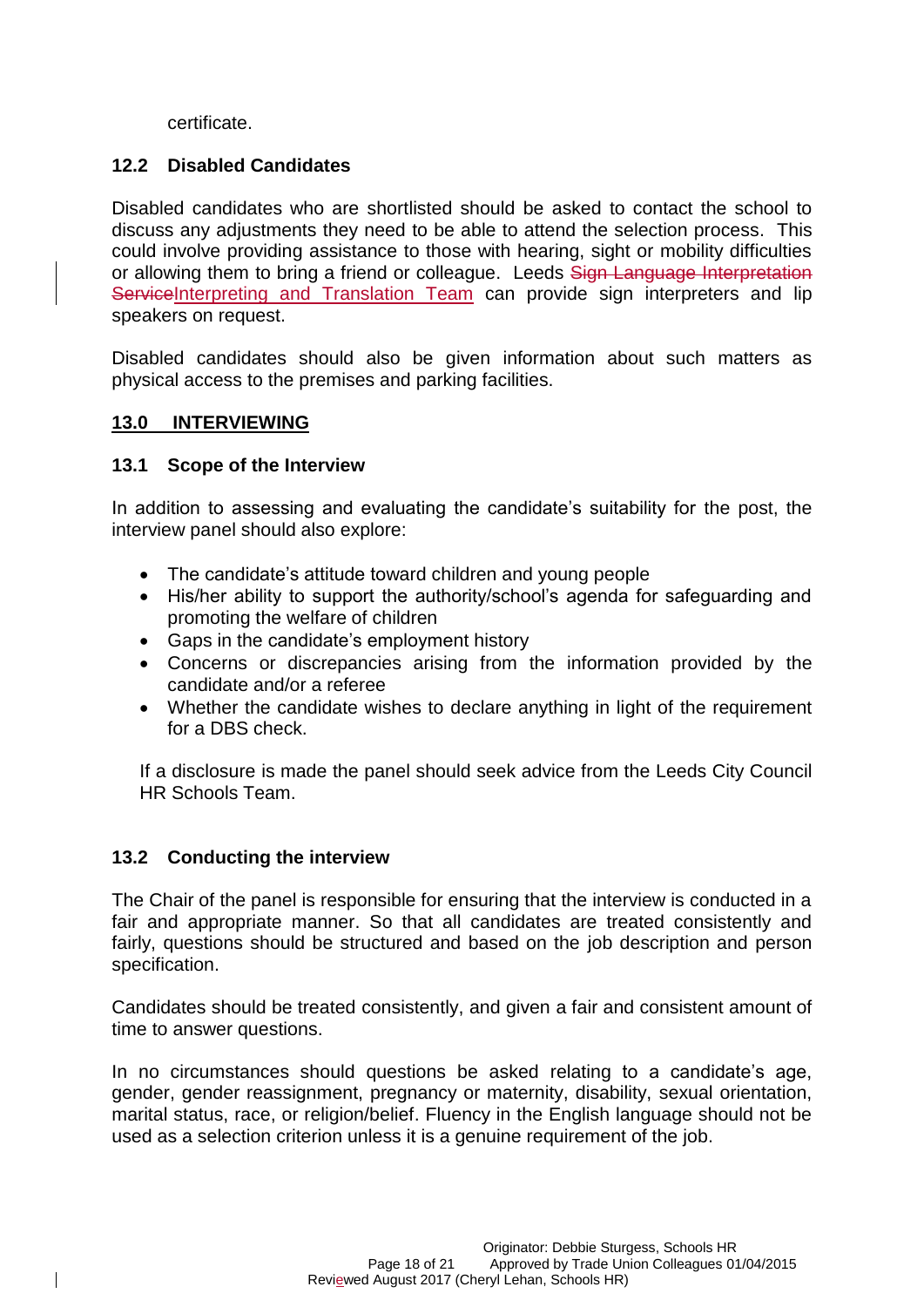It is the responsibility of the Chair of the interview panel to ensure all questions are fair and lawful.

# **13.3 Recording the outcome**

The Chair of the Panel is responsible for ensuring the completion of a joint interview scoring sheet for each candidate. A method of scoring should be agreed prior to the start of the interview and panel members asked to record notes to support their scores for the candidate's responses. The Chair should decide a method for agreeing a joint score for each candidate.

It is important that a copy of the joint interview scoring sheet, along with any other assessment records is retained in case any candidate asks to see written records of the selection process and decisions made. The Headteacher, chair of the panel or other suitable person should also refer to the records when providing feedback to candidates on their performance and so should retain the records until the feedback is complete.

# **14.0 THE SELECTION DECISION**

The chair of the panel should ensure that no irrelevant information is introduced at this stage and that all decisions are based on how well the candidates meet the person specification.

#### **14.1 Disabled Candidates**

Disabled candidates should be measured against the person specification in the same way as other candidates, taking into account any reasonable adjustments.

## **14.2 Job Share Candidates**

If a person applies for a full time position and requests part time hours it is unlawful to discriminate against them at any stage of the recruitment process including at the shortlisting and selection stage. Fair consideration must be given to accommodating part time hours as should the possibility of recruiting another person to fulfil the remaining hours on a job share basis.

# **15.0 OFFER OF APPOINTMENT**

## **15.1 Interim Offer of Employment – Pre appointment checks**

A verbal offer to the successful candidate should be followed up in writing with an interim offer letter from the Chair of the panel and should include the agreed starting date and starting salary details (i.e. scale and starting point, pro rata details, UPS, TLR or SEN allowances)

It is the responsibility of the Chair of panel to ensure that the following checks are undertaken: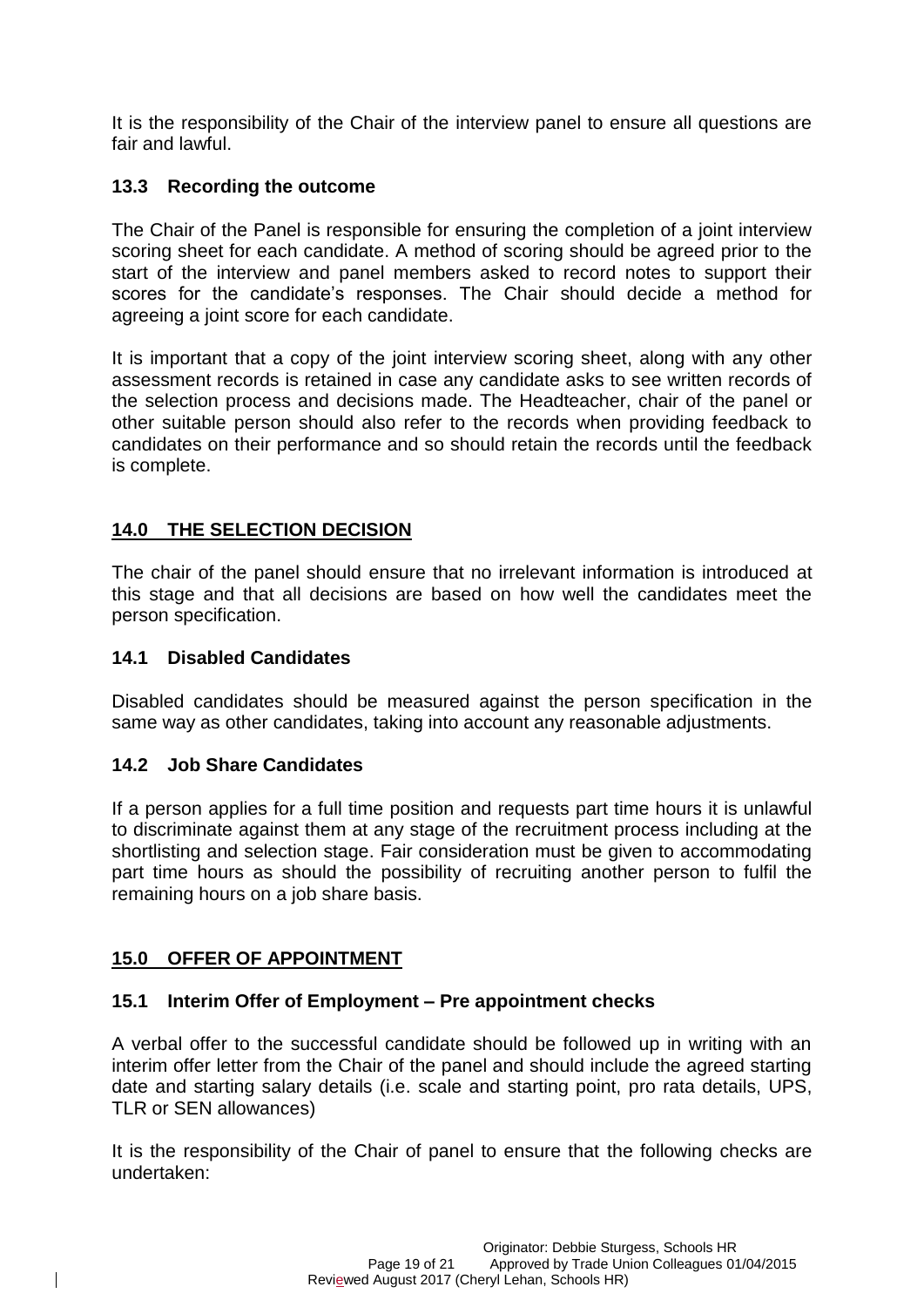- Verification of the candidate's identity using photographic ID and proof of address
- Verification of eligibility to work in the UK
- Overseas check (where appropriate)
- Verification of the candidate's mental and physical fitness to carry out their role (pre-employment health questionnaire)
- The receipt of at least two satisfactory references (see 10.0)
- Verification of qualifications
- Verification of professional status where required e.g. QTS status (unless properly exempted), NPQH
- A check of the DfE Barred List
- Obtaining a DBS Enhanced Disclosure, verified by the school
- A Disqualification by Association check
- A check using the Employer Access Online Service or Teacher Pension Online website to see if a prohibition order issued by the Secretary of State for Education exists against the individual or not
- For teaching posts- verification of successful completion of statutory induction period (applies to those who obtained QTS after 7 May 1999)

## **15.2 Disabled Candidates**

When a job offer is made to a disabled candidate, every effort should be made to acquire equipment, make adaptations, arrange support or adjust working practices. It is good practice to invite disabled persons to visit the workplace to discuss their requirements as soon as they have accepted a job offer.

## **15.3 Informing the Unsuccessful Candidates**

Unsuccessful candidates should be informed either by phone or in writing. On no account should this message be left with partners, colleagues or friends. Not only is this unprofessional practice but it also contravenes data protection policies.

Feedback should be offered to all candidates and provided promptly if requested. It is best practice to give constructive feedback and can make a significant difference to candidates' opinion about the organisation, especially where their application has been unsuccessful.

Feedback can be given in either verbal or written form and should include an overview of the results of tests and exercises as well as from the interview. The feedback should be accurate and factual and the message should be delivered in a supportive manner. Raw scores should not be given; instead the person providing feedback should provide a balance between those areas where the candidate did well or showed strength, and areas of development, where the candidate needs to improve in the future.

## **16.0 INDUCTION**